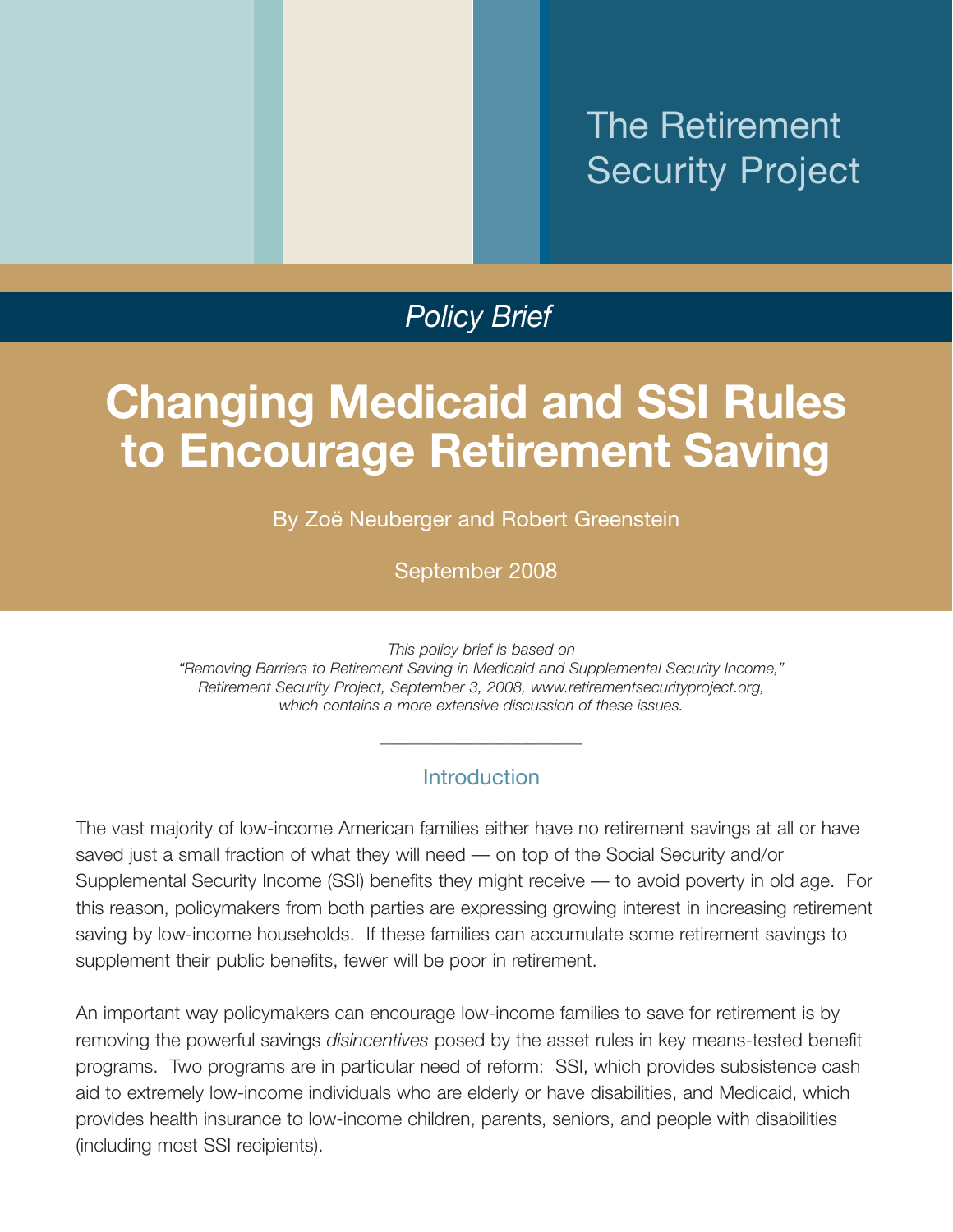

## Medicaid and SSI Asset Rules Discourage Saving

To qualify for Medicaid or SSI, which many low-income people rely on at times during their working years, families and individuals generally must meet an asset test in addition to an income test. That is, their total countable assets must not exceed a dollar limit set by the program. In SSI, and in Medicaid for most recipients who are elderly or have disabilities, the asset limit is \$2,000 for an individual and \$3,000 for a couple. These limits are not indexed to inflation and tend to remain frozen for many years at a time. As a result, they have shrunk substantially in inflation-adjusted terms over the past several decades and are expected to continue shrinking in the future.

Moreover, both Medicaid and SSI count certain kinds of retirement savings toward these asset limits. In SSI, Individual Retirement Accounts (IRAs) and definedcontribution accounts like 401(k)s generally count toward the asset limit. (In contrast, payments from definedbenefit plans are counted as income, but the underlying savings are not counted as assets.) If an individual is eligible for periodic payments from a retirement account, he or she must apply for such payments in order to be eligible for SSI benefits.

In Medicaid, nearly all states have eliminated the asset test for children, and most states have eliminated the asset test for pregnant women as well. Most states continue to impose an asset test on parents with children, however, and most of these states count 401(k)s and IRAs toward the asset limit. Similarly, most states impose an asset test on

individuals who are elderly or have disabilities, and these states generally count 401(k)s and IRAs toward the asset limit.

By counting retirement savings toward their restrictive asset limits, SSI and Medicaid rules discourage saving among parents who need health insurance through Medicaid, working-age individuals with disabilities, and poor seniors:

- **Families with children.** Often lowincome working families need Medicaid temporarily during a recession and then leave the program once the economy recovers and jobs return. But if parents who have fallen on hard times had previously managed to accumulate modest retirement savings, they may have to deplete those savings - sometimes incurring a penalty for early withdrawals - to cover medical expenses if those savings place them over the state's Medicaid asset limit. Such families may be dissuaded from setting earnings aside in a retirement account again. They also may be more likely to need public assistance in their retirement.
- **People with disabilities.** SSI encourages people who have disabilities to work when possible by disregarding a portion of their earnings in the calculation of their SSI benefits. But SSI's asset rules discourage workers from taking advantage of an employer's defined-contribution retirement plan. Workers whose incomes are low enough to qualify for SSI cash benefits could lose those benefits if the modest savings in their retirement account place them over the SSI asset limit. Similarly, workers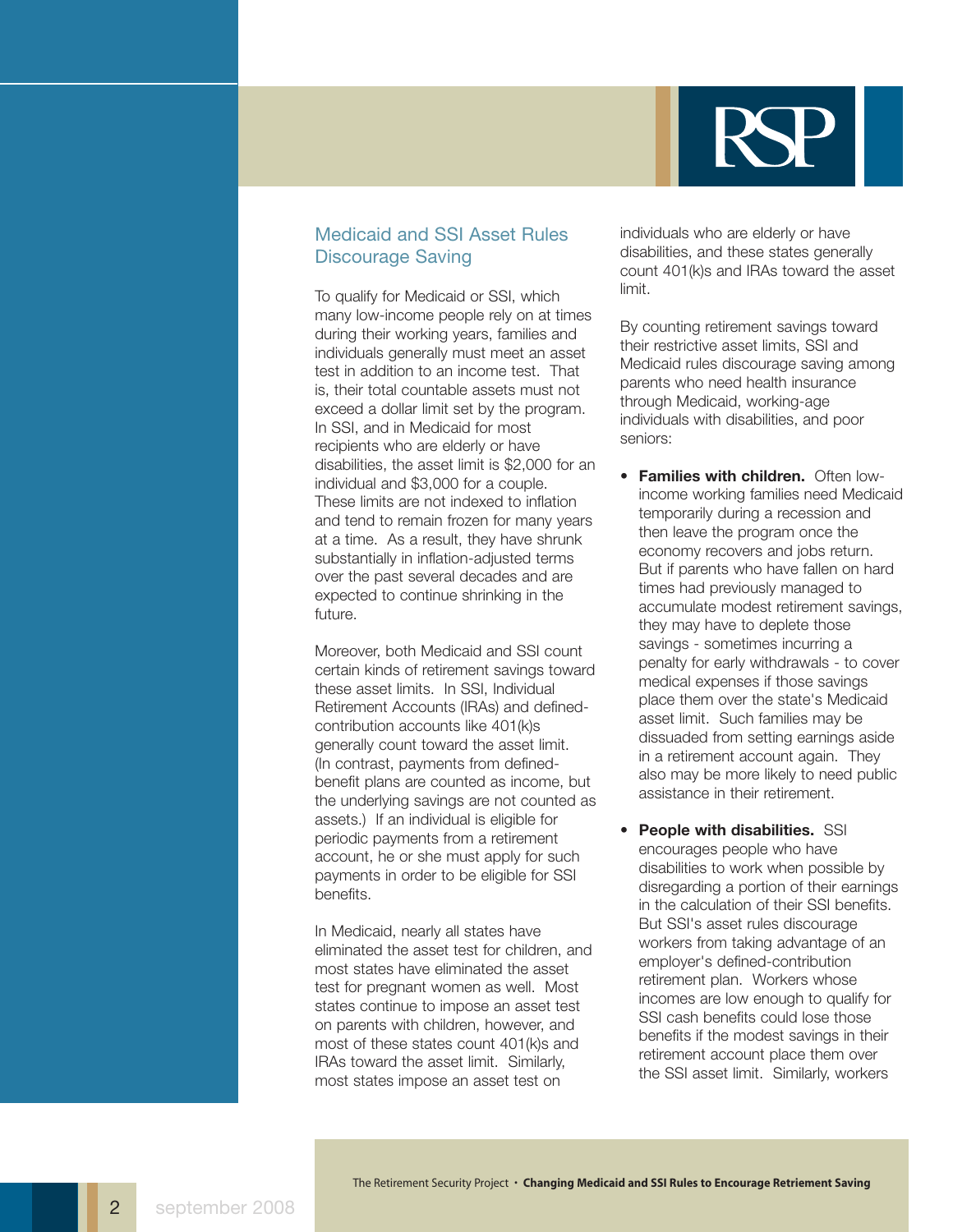with disabilities whose incomes are too high to qualify for SSI cash benefits but who participate in a special SSI program that allows their Medicaid coverage to continue could lose Medicaid if their retirement savings place them over the SSI asset limit.

Even for individuals with disabilities who are working and *not* on SSI or Medicaid, the programs' treatment of retirement accounts may discourage them from participating in their employer's retirement plan while working, since doing so could jeopardize their future SSI and Medicaid eligibility if their medical condition worsens and forces them to stop working.

Moreover, under SSI rules, people who are eligible for periodic payments from their retirement accounts must apply for them, and the payments generally reduce their SSI benefits on a dollar-for-dollar basis. Many disabled SSI applicants of working age would qualify for periodic payments from their retirement accounts as a result of their disability, but if they took such payments, they often would deplete their savings before retiring.

• **Poor seniors.** Because of SSI's asset rules, individuals and couples whose low incomes and small assets qualify them for the program but who have modest retirement savings have several unappealing alternatives. They can forgo SSI, even if this means they must live in deep poverty, in order to retain their savings for major unforeseen expenses. Alternatively, they can consume their savings quickly and turn to SSI, which will provide them with a small monthly income and better health coverage but still leave them below the poverty line and without a financial cushion in an emergency.

A third option is to use their modest retirement savings to purchase a lifetime annuity, in which case the Social Security Administration (SSA) will not count these savings toward the asset limit. SSA will, however, reduce their SSI benefits on a

dollar-for-dollar basis to offset their monthly annuity payment — and if that payment exceeds the maximum SSI benefit they would become ineligible for SSI (and in many states, for full Medicaid coverage as well). Moreover, a private lifetime annuity generally is not a wise investment for low-income individuals, given the high fees associated with them.

Seniors who are eligible for periodic payments from their retirement accounts (either from defined-benefit plans or from small 401(k)s that are below the asset limit) face a different problem. They must apply for such payments in order to qualify for SSI, but the payments generally reduce their SSI benefits on a dollar-for-dollar basis. This means that poor individuals who have managed to save for retirement have no higher income in old age than they would if they had *not* saved.

### What Changes Are Needed in Medicaid and SSI to Promote Retirement Saving?

This section outlines two proposed changes in Medicaid and SSI asset rules to encourage low-income individuals to save for retirement. The first, aimed at workingage adults, would remove the disincentives to save for retirement currently in Medicaid and SSI. The second, aimed at poor seniors who have accumulated modest retirement savings, would enable them to benefit from having saved.

#### Proposal 1: Encourage Non-Elderly Individuals to Save for Retirement

• *PROPOSAL: For non-institutionalized individuals under 65 years of age, exclude savings in qualified retirement accounts from the asset limits used to determine SSI and Medicaid eligibility and eliminate the requirement that such individuals apply for periodic payments from retirement accounts.*

Changing the SSI and Medicaid rules for low-income, working-age adults could reduce poverty among those individuals in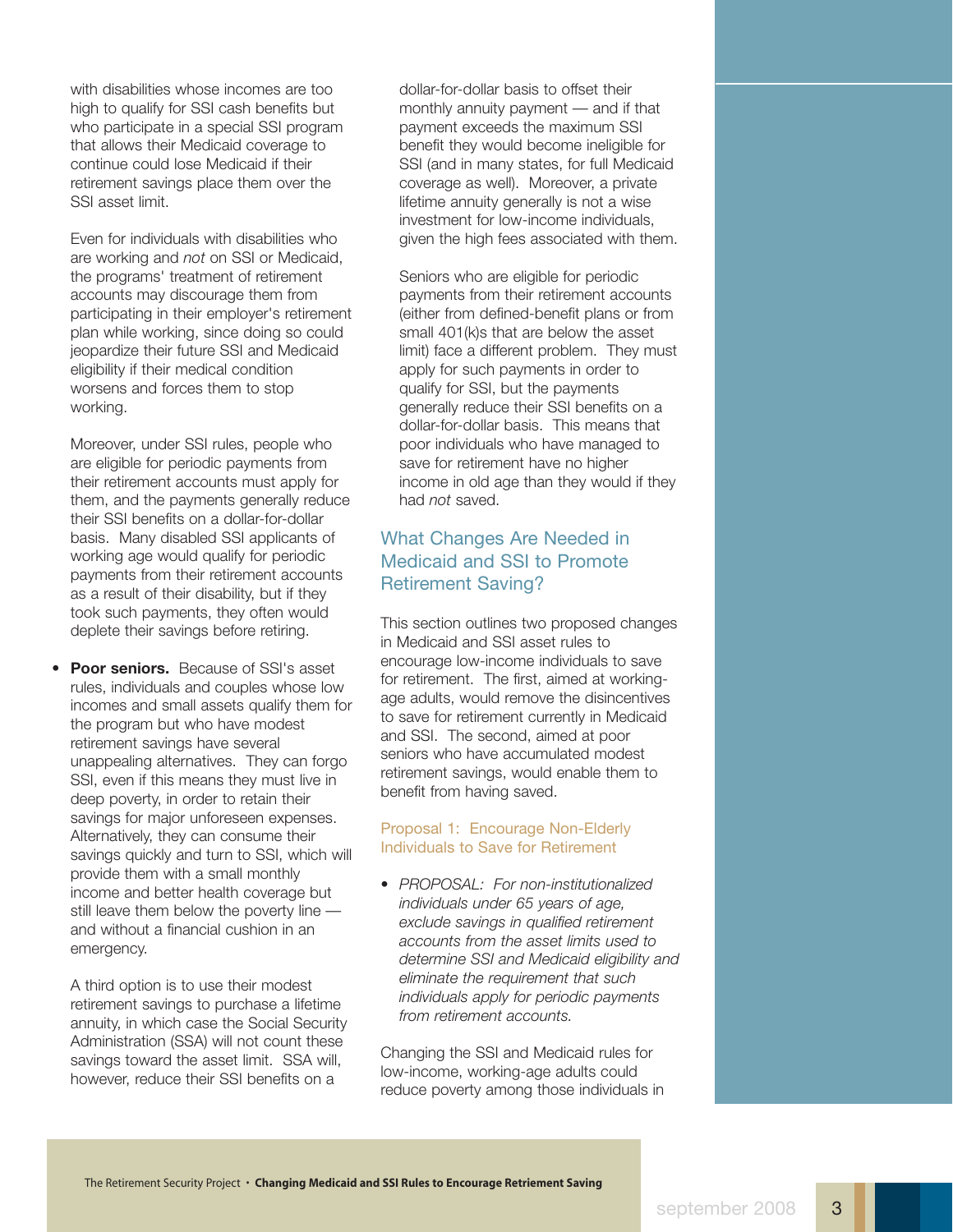old age, modestly reduce inequities in government subsidies for retirement savings, and establish more equitable treatment of different types of retirement saving within and across means-tested programs.

This proposal would enable parents who managed to accumulate modest retirement savings but have fallen on hard times to avoid the choice between forgoing needed health services and depleting their retirement savings to pay for that care before they can qualify for Medicaid. This would be particularly important for low-income working families that need Medicaid temporarily during a recession and will leave the program once the economy recovers.

This proposal would also allow people with serious disabilities who are able to work at times to set aside some of their earnings for retirement without jeopardizing their SSI eligibility (or their Medicaid eligibility, for individuals whose Medicaid eligibility is based on their receipt of SSI). For people with disabilities, Medicaid coverage can be extremely important.

To make the exclusion meaningful, the requirement that non-elderly individuals apply for periodic payments from their retirement accounts would need to be eliminated. Many SSI applicants of working age would qualify for such payments as a result of their disability, but taking the payments often would deplete applicants' savings before they retire. SSI applicants should be given the choice of whether to apply for periodic payments (which would be counted as income and reduce their monthly SSI benefits) or to retain their savings to draw upon in retirement.

#### Proposal 2: Eliminate Penalties on Seniors with Retirement Savings

Seniors who managed to set aside retirement savings while they were working should benefit from having saved.

But they also should be expected to rely on their own savings to some extent, and should receive reduced SSI benefits accordingly. The proposal below, which consists of three related parts, would strike this balance. It is important to note that this proposal would *not* apply to people in long-term care and thus would not enable someone with substantial retirement savings to obtain Medicaid coverage for long-term care.

#### Part A: Exclude Retirement Savings Below a Certain Ceiling

• *PROPOSAL: For non-institutionalized individuals age 65 or older, exclude savings in qualified retirement accounts below a specified ceiling (indexed for inflation), such as \$10,000 for an individual and \$15,000 for a couple (or \$15,000 for all households), when applying the asset tests used to determine SSI and Medicaid eligibility, and eliminate the requirement to apply for periodic payments from retirement accounts.*

Most SSI recipients have incomes well below the poverty line, even after their SSI benefits are counted. Data from the Census Bureau's Survey of Income and Program Participation indicate that fewer than 4 percent of individuals aged 65-69 with incomes below the poverty line have retirement savings that exceed \$10,000. Those who have managed to accumulate modest retirement savings should be able to benefit from them, either to supplement their income or to cover one-time expenses that may unexpectedly arise, such as out-of-pocket medical expenses or essential home repairs.

The exclusion ceilings need not be the specific dollar figures suggested above, but they should be high enough to enable individuals to bring their monthly income closer to the poverty line or to cover some necessary one-time expenses. To minimize the number of applicants for whom SSA must obtain detailed asset information, the ceilings should also be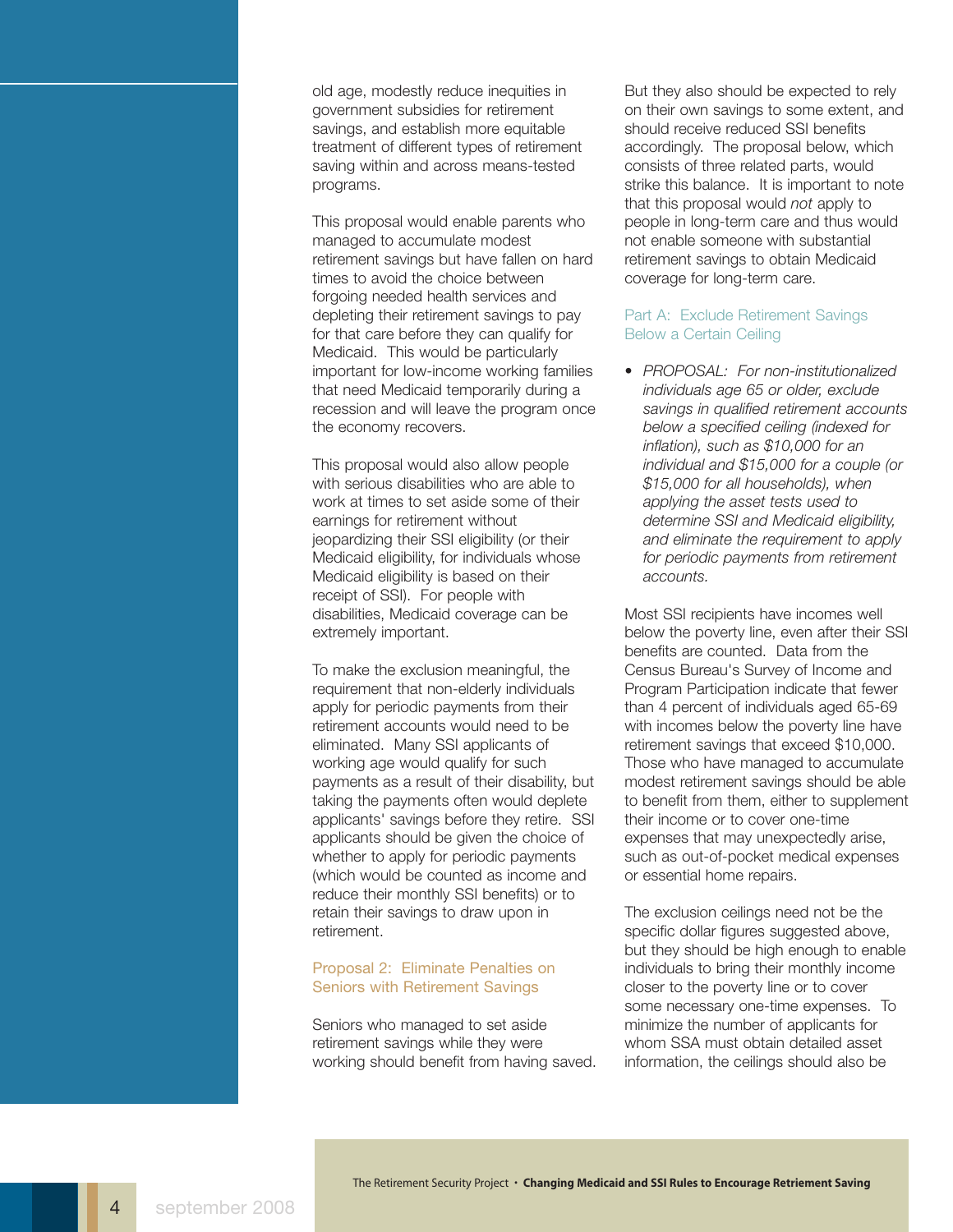significantly above the amount of retirement savings most SSI applicants have. The ceilings should be indexed to inflation so they do not erode over time.

In addition, the requirement that individuals must apply for periodic payments from their retirement accounts should be eliminated. SSI should allow seniors who are eligible to make withdrawals to decide when to make them and how much to withdraw, subject to the requirements of the tax laws. Some seniors may wish to live on a somewhat smaller income in order to have a cushion for unanticipated onetime costs (such as repairing a roof or home heating system), while others may choose to make monthly withdrawals to increase their income modestly above the SSI level.

#### Part B: Disregard a Portion of Withdrawals From Retirement Accounts

• *PROPOSAL: Reduce SSI benefits by \$2 for every \$3 in unearned income from qualified retirement accounts, rather than on a dollar-for-dollar basis.*

As noted, regular payments from retirement accounts (which SSA regards as unearned income) generally reduce an individual's SSI benefits on a dollar-fordollar basis. In contrast, SSI disregards just 50 percent of earned income, so every \$2 in *earned* income reduces SSI benefits by only \$1.

Our proposal would treat seniors' payments from retirement savings more generously than other unearned income, but less favorably than earned income, by reducing SSI benefits by \$2 for each \$3 in such payments. This 33 percent disregard of withdrawals would be applied to payments from definedbenefits plans, payments from annuities, and withdrawals from a retirement savings account. Such a change would help ensure that people benefit from having saved for their retirement.

#### Part C: Treat Savings Above the Ceiling as an Asset or a Source of Annuitized Income

• *PROPOSAL: Treat savings in qualified retirement accounts in excess of the ceiling either as an asset that counts against the Medicaid and SSI asset limits or, alternatively, as the source of an assumed income stream based on the individual's age and the amount in the individual's retirement account at the time of application for Medicaid or SSI.*

Although the vast majority of low-income seniors have less than \$10,000 or \$15,000 in retirement savings, reforms to SSI's and Medicaid's asset rules must address how to treat retirement savings *above* this level.

One approach is to count any retirement savings above the exclusion ceiling toward the asset limit. This approach is simple for applicants to understand and for caseworkers to administer. A downside is that under this approach, if an applicant has retirement savings modestly over the excludable amount, he or she could lose eligibility for SSI and Medicaid entirely. This would create a disincentive to save more than the excludable amount. This approach could also encourage individuals to use their retirement account to purchase an annuity (which SSI and Medicaid would *not* count as an asset), even if an annuity is an unwise investment for a particular individual.

An alternative approach would be to treat any retirement savings above the exclusion ceiling *as though* they had been used to purchase a lifetime annuity. Specifically, SSI and Medicaid would exclude the "excess" retirement savings as an asset, but count an assumed (or imputed) monthly stream of payments from them as income that reduces SSI benefits. The assumed income stream would represent the amount, based on the individual's age and the amount of